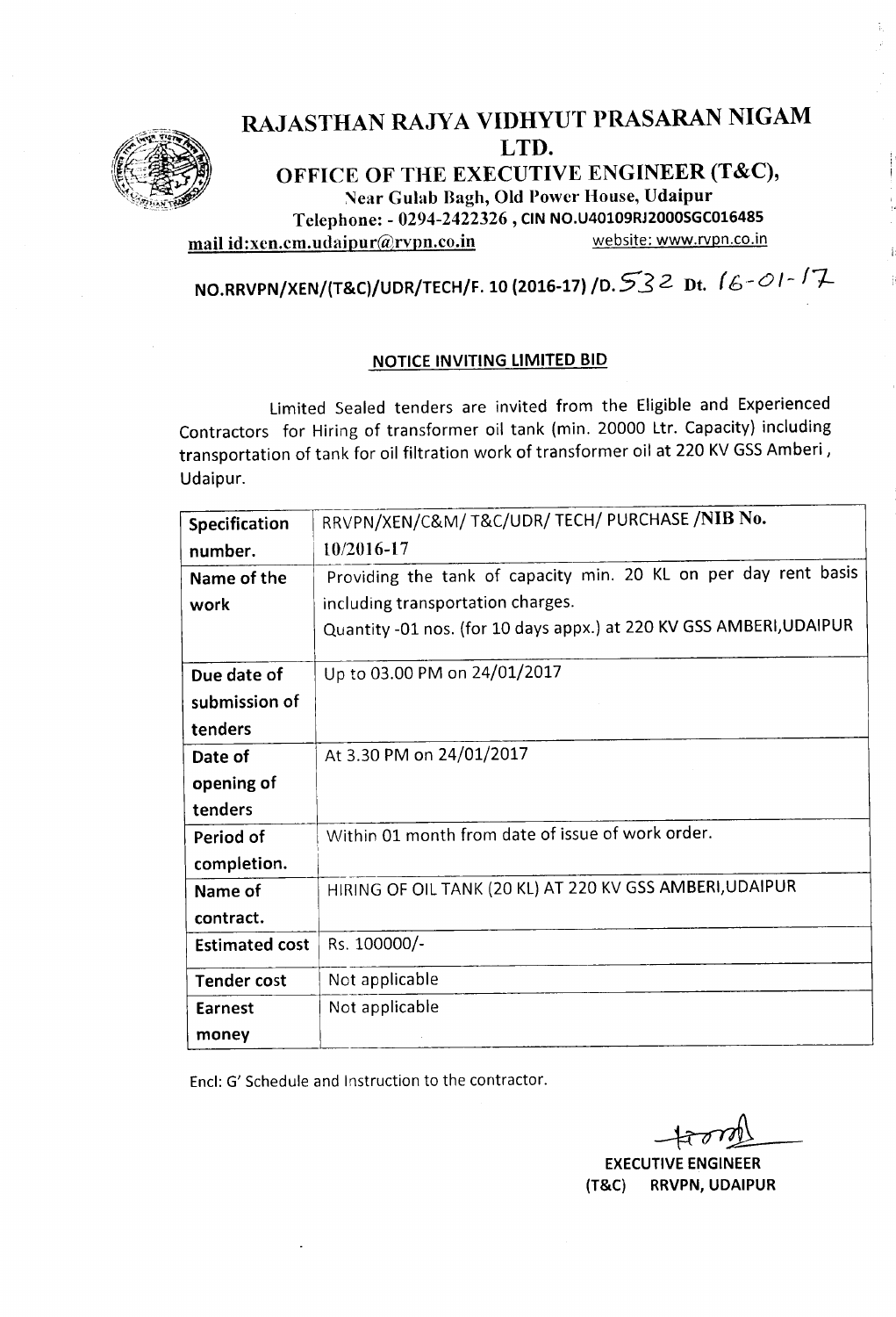# G SCHEDULE **OF WORK** & pmCES

Hiring of Oil tank of min, capacity 20,000 ltr, for storage work of fresh oil of 220/132KV, 160 MVA Power Transformer at 220 KV GSS Amberi

| S.No. | Particulars                                                                                                         | Ouantity                  | Estimated rate in<br>Rs.  | Estimated Cost in<br>Rupees |
|-------|---------------------------------------------------------------------------------------------------------------------|---------------------------|---------------------------|-----------------------------|
|       | Providing the Tank of capacity<br>min. 20 KL capacity on per day<br>rent basis including transportation<br>charges. | 1 Nos. Tank for<br>10Days | 10000 Per Tank Per<br>Day | 1.00,000.00<br>1,00,000.00  |
|       | TOTAL                                                                                                               |                           |                           |                             |

Rates are taken as per previous work order given on CLRC to M/S Shaktiputra Industrial Services Beawar vide letter No 74 Dt. *15/04/2015.*

In words:- (Rupees One Lac only)

 $-$ 

**Executive Engineer (T&C) RVPNL, Udaipur**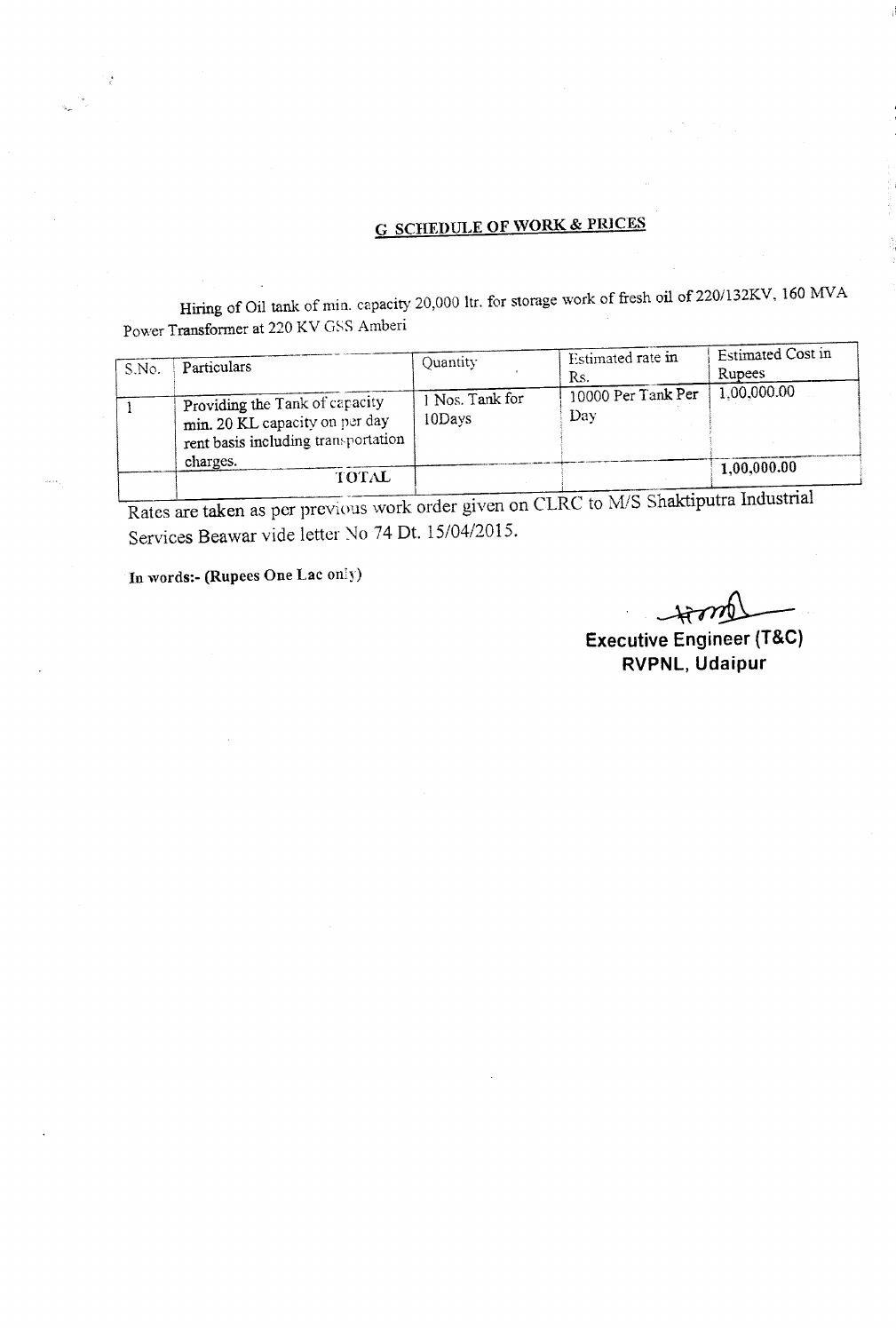## SECTION-I (Instructions for the tenderers)

### INTRODUCTION: '

 $1.01$ : The tenderers in his own interest is advised to read very carefully these instructions, the terms and conditions as incorporated in section-I, II, III before filling up of the tender forms. If he has any doubt about meaning of these specifications or any portion thereof he shall before submitting the tender may write/enquire about the same to/from the Executive Engineer(T&C), RVPNL, Udaipur before the specified date of opening of tender in order that such doubts(s) may be removed. Submission of the tender shall be deemed to be conclusive proof of the fact that the tenderer has acquainted him and is in agreement with all the instructions unless otherwise specifically indicated/ commented by him in his tender.

### The whole procurement process will be governed by the Rajasthan Transparency in Publir Procurement Act, 2012 and Rajasthan Transparency in Public Procurement Rules, 2013.

#### 1.02. FILLING OF TENDERS:

- a) Tenders shall be submitted in the form 'G' Schedule attached herewith, fill up all the blanks in the tender form and the schedules and the specifications. The completed forms/ schedules shall be considered as part of the contract documents in the case of successful tender(s).
- b) No alteration should be made in the tender form/specifications and schedules. The tenderer must comply entirely with the specification and "G" schedules. Alternative proposals, if any, shall be clearly stated in the covering letter and shall accompany with copy of the tender.
- c) The tender and all accompanying documents shall be either in Hindi/English language and shall be signed by a responsible and authorized person. The name, designation and authority of the signatory' shall be stated in the tender.
- d) Tenders should be filled in with ink or typed. The tender filled in by pencil or otherwise shall not be ' considered.
- e) All additions, alterations and over writings in the tender must be clearly initialed by the signatory in the tender.
- f) The tenderer must quote the prices strictly in the manner as indicated in the specification, failing which tender is liable for rejection. The rate/prices shall be written in words as well as in figures. Those must not contain any additions, alterations, overwriting, cutting or correction or any other marking, which may leave any room of doubt.
- g) The RVPN will not be responsible to accept any cost involved in the preparation or submission of tender.
- h) Any printed conditions on the tender shall not be accepted by the RVPN. The tenderer shall incorporate his condition, if any, in the covering letter.
- i) The tenderers should sign the tender form in the end of each page of the tender.
- j) All tenders and accompanying documents and shall be. addressed to the Executive Engineer (T&C), RVPN, Udaipur.
- k) The tenderer should sign the tender form in the end of each page.
- 1) Telegraphic/FAX/Internct/E-Mail offers will not be considered/ entertained.
- 1.03 EARNEST MONEY:-As the estimated cost is below Two Lacs no earnest money is required from tenderer as per purchase manual clause 25.4(iii)
- 1.04. DOCUMENTS TO BE ENCLOSED WITH THE TENDER:
	- 1. Each copy of the tender shall be accompanied with the following schedules, documents and the fact of their having been enclosed shall be indicated on the top of inner cover of the tender. The tender which is not accompanied by any or all of the following schedule, documents or is accompanies by incomplete Annexure /sched.ilcs is liable for rejection.
		- a. Earnest money as per clause No. 1.03 of this specification.
		- b. Techno commercial bid.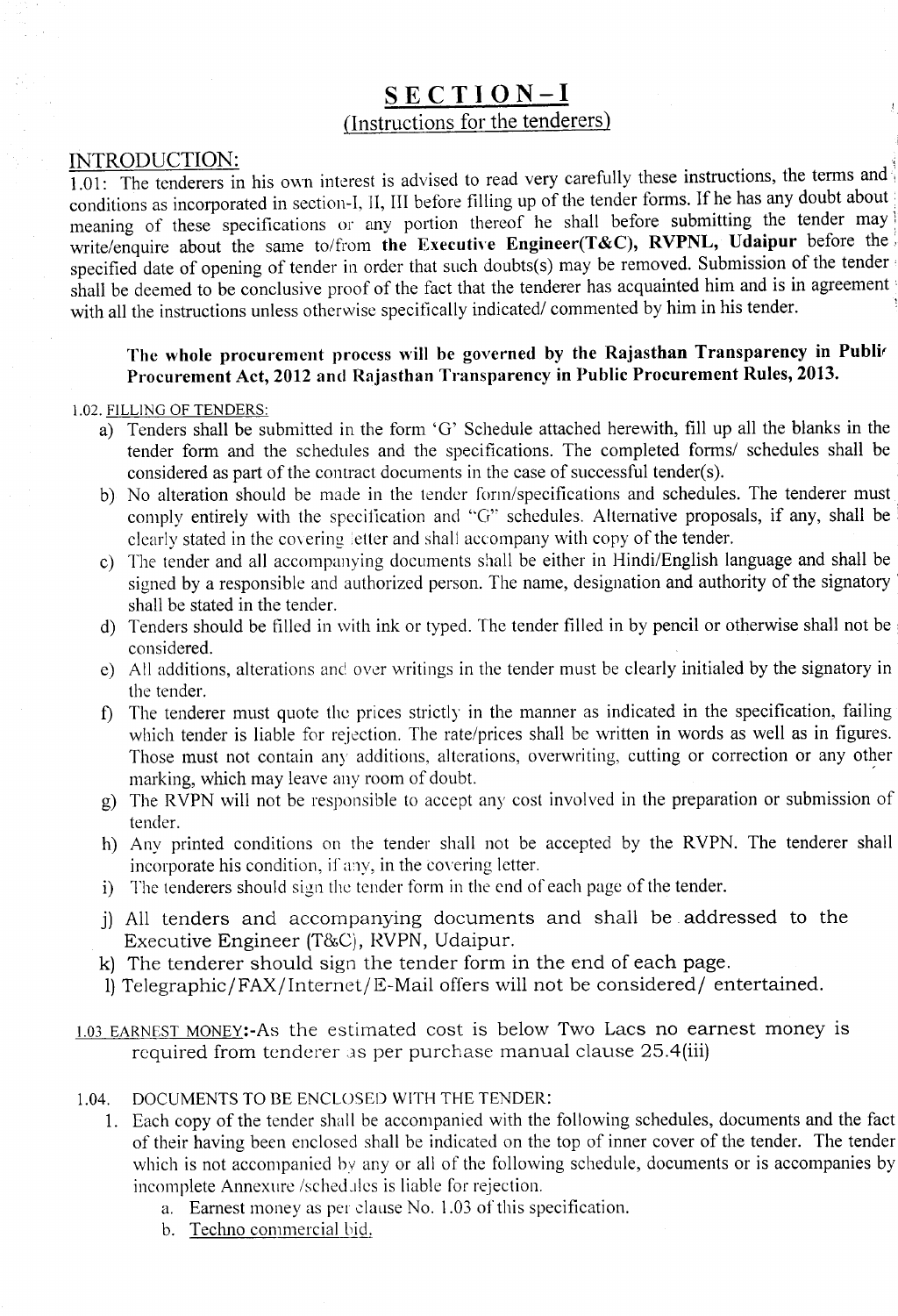- i. Details regarding qualification requirement along-with necessary supporting documents (ir
- ii. Departure from specification (Technical and commercial in schedule II), deviation indicated elsewhere will be ignored.
	-
- iv. Other detailed information in the schedule or annexure wherever specified in section I to IV.
- c. Price bid:
	- Price may strictly be filled up in G-Schedule.

1.05. RECEIPT AND OPENING OF TENDERS are enclosed, shall be delivered in the office of the  $(1, 0.05)$ . Sealed/gum pasied covers,  $\mathbb{R}^n$  RVPNL, Udaipur not later than 3.00 PM on the date specified and will **Executive Engineer (T&C), RVPNL, Udaipur not** later than 3.00 PM on the date specified in the notice inviting tender. Tender shall not be accepted after the time and date so fixed and will be returned un opened to the tenderer. The tender will be opened in the office of the Executive Engineer ( $T&C$ ), RVPNL, Udaipur on 3.30PM on the prescribed date in the presence of such

tenderers or their authorized representative who may be present.<br>If the date fixed for opening of the tenders is declared public holiday the tenders shall be<br>received and opened on the date on which office reopen after suc tenderers or their attrictive for  $\int$  of the tenders is declared public holiday on the timing a If the date fixed for opening date on which office reopen after such holiday

indicated above.

1.06. VALIDITY OF OFFER: The Tenders shall be valid for minimum period of 120 days from the date of opening the tenders. The Tenders shall be valid for minimum period of 120 days from the date of opening the tenders. tenders mentioned as shorter validity period than specified are likely to be ignored.

1.07 SIGNATURE OF THE TENDERERS:<br>The tender must contain the name, designation and place of business of the person (s) making the<br>tender and must be signed by the tenderer with his usual signature. Tender by a partnership The tender must concent  $\alpha$  the tenderer with his usual signature. Tender by a partner of representative  $\alpha$  is the full names of all partners and be signed with the authorized representative of representative of representative of  $\alpha$ indicating the signature and designation of the person signed with the legal entity of L corporation/company by the Chairman/Secretary or other persons authorized to bind f company/corporation in the matter.

1.08 RATES/PRICES:<br>The rates for the material/work should be quoted as per the form 'G' schedule attached. a. Tenderer must quote prices per unit for execution of the work at the work site including of labour charges and all type of taxes, duties, levies etc and other charges if any. The prices quoted should be firm in all respect and independent of any variation on account of any reason

till the completion of the work as per order.

b. The price shall remain valid till completion of the work. c. The prices quoted should be inclusive of transportation of material. The transportation also

includes the loading, weighting,stacking& unloading ofmaterial.

c. No representation for enhancement of rates once accepted will be considered.

1.09.  $\frac{TAX}{(I) \ln$  accordance with the scope of work this is a labour contract of transportation of material hence no Sales Tax/V AT shall be levied. However any tax including Labour welfare cess on such labo

contract as applicable shall be to the contractors account. ([I) The Service Tax, iflevied. shall be to the contractor's account. RRVPNL shall have no liabi

on this account. (III) The INCOME TAX shall be deducted as per prevailing rules/regulations.

- 1.10 QUANTITY:<br>a) The quantity of material /work as indicated in the accompanied 'G' schedule is only provisional the purchaser (RVPN) reserves the right of revising the same at the time of placing the order t
	- b) The purchaser also reserves the right to split the quantities and entrust the order for the spe work/supply of material to two or more lenderers. The tenderers shall agree to accept the placed on him at the rates/ prices mentioned in his tender and accepted by the purchaser. All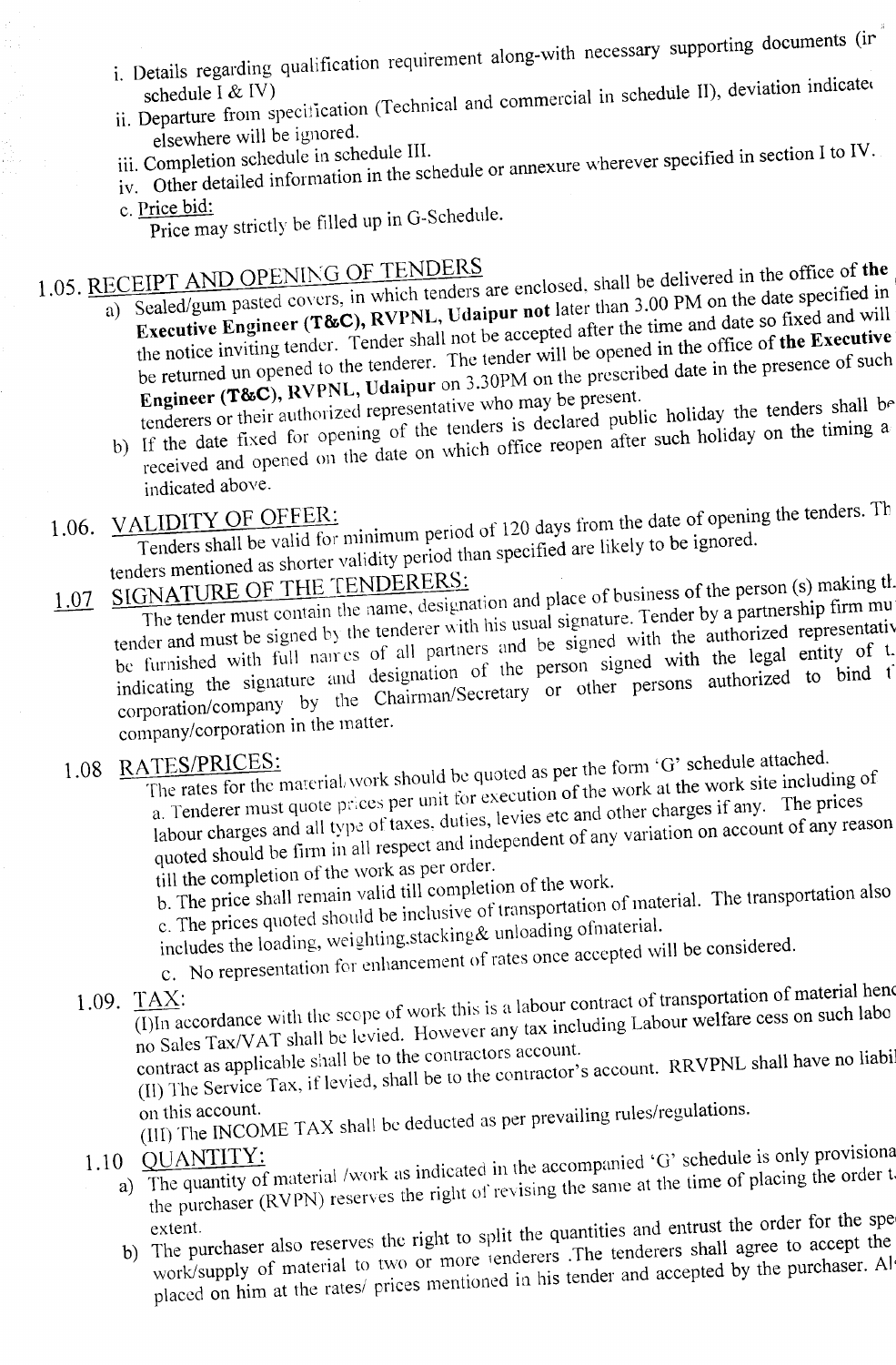incomplete work shall be got executed / completed at the risk and cost of the unsuccessful tenderer /contractor.

#### 1.11 COMPLETION PERIOD:

The work/supply should be completed within 30 days from the date of issue of order., failing which a penalty equivalent to 0.5% per week or part thereof limited to maximum 10% shall t levied on the remaining work. The period for which work held up due to departmental reasons sha not be counted in the completion period.

#### 1.12 GENERAL:

(a) Purchase of copy of the specification by the tenderer is essential for consideration of his tende Only one tender will be accepted against each copy of the specification purchased. The copy of tht specification is not transferable. The value of tender form once sold cannot be refunded under an: circumstances.

(b.) The purchaser does not bind himself to accept the lowest or any tender or any part of tender and shall not assign any reasons for the rejection of any tender or a part thereof.

(c) The tenderer shall treat the details of the specification of the tender document as private an confidential and these shall not be reproduced without the written authority of the purchaser.

(d) The fact of submission of a tender to the purchaser shall be deemed to constitute  $e$ Agreement between the tenderer and the purchaser, where such tender shall remain open fo acceptance by the purchaser and tenderer shall not have option to withdraw his offer impair  $\alpha$ derogate the same. If the tenderer be notified during the validity of tender, that his tender is accepte by the purchaser, he shall be bound by the terms of agreement until and unless formal contract of th same tender has been executed between him and the purchaser in replacement of such agreement.

- (a) The successful tenderer shall have to execute contract document/agreement for the prope fulfillment of the contract. This shall be done by him within 15 days from the date of work ord and before commencing the work. The expenses of completing the agreement shall be borne b him and he shall furnish such executed stamped agreement (in triplicate) free of charge. Delay i execution of contract agreement and delay in depositing of security deposit within stipulate period unless otherwise agreed by purchaser shall constitute breach of tender/contract and sha make the tenderer liable 'or being declared defaulter.
- (b) Any action on the part 0f the tenderer to revise the price/prices in his own interest after openir of the tenders may result in rejection of the tender and also debarring him from submission. tender to the Nigam at least for one year.

#### 1.13 OTHER TERMS:

I.AlI non-judicial stamp paper submitted should be duly attested by notary public along-with Nota ticket.

~ EXECUTIVE ENGINEER (T&C) RVPNL, UDAIPUR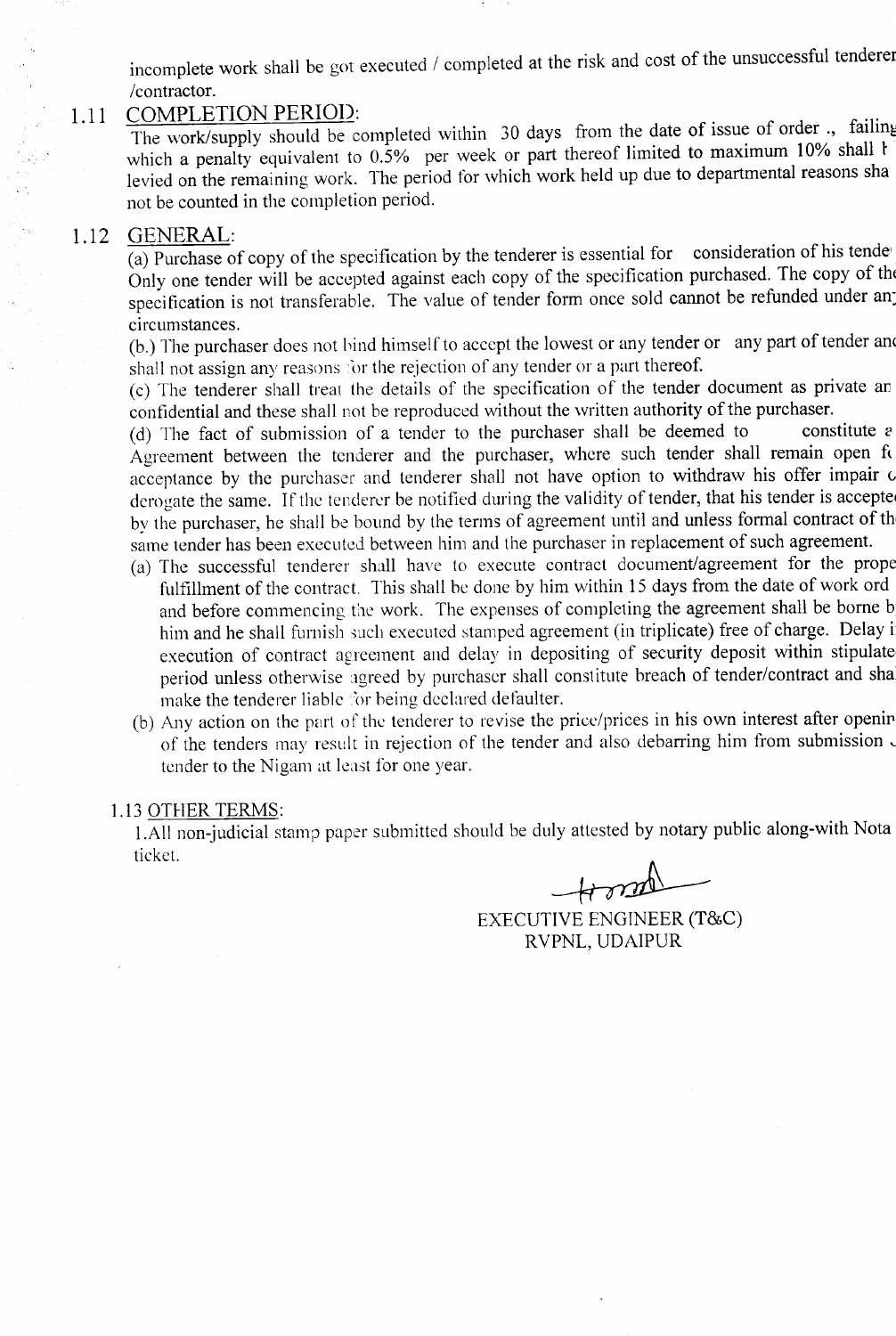# **SECTION-II**

# **GENERAL CONDITIONS OF CONTRACT:**

2.000. The contained to the contrary in the specification or evaluate he binding upon the 2.00. Not withstanding any analogue general conditions of contract shall prevail and shall be said general  $\epsilon$ exchange of correspondence, these general conditions of contract shall prevail and shall be binding upon the exchange or variation, expressed or impressed, whatsoever, made in the said general contractor and any change or contractor and any change or variation, expressed or impressed, whatsoever, made in the said general be deep to the deep to have function of the provision of the provisions of the provision of the provision of the provisions of the provisions of the provisions of the provisions of the provisions of the provisions of the p

General conditions of the contract herein.<br>  $2.01$  DEFINITIONS: In constructing these general conditions of contract and specification the following<br>
words shall have the meaning herein assigned to them unless there is an  $\frac{1}{2}$  beging these general conditions of contract and species the subject of context  $2.01$  DEFINITIONS: In constructing assigned to them unless there is any  $\frac{1}{100}$ 

inconsistent with such construction.<br>inconsistent with such construction.  $BRYPNL$  or RVPN or Nigam represented by the CMD and shall included

- his Legal personal representatives, successors / assignees and any officer(s) of the Nigam performin<br>the duties/ functions of the purchaser. The CMD shall mean the Chairman & Managing Directo<br>Rajasthan Rajya VidyutPrasaran  $h_{\text{PURCHASEK}}$ . Shan mean represents and all any officer(s) of  $\kappa$  Managing Director  $\mathbf{i}$ Rajasthan Rajya VidyutPrasaran Nigam Ltd., Jaipur. ill The original persons or any firm of an equal to "Tender".
- TENDERER: The Tender of the has submitted the tender in response to the nurchaser and s
- III TENDERER: The "Tenderer" shall mean and include one of more persons of any time of the company or Body incorporates who has submitted the tender in response to "Invitation of Tender".<br>
CONTRACTOR: shall mean the tender ii) CONTRACTORS: The constant of the RRVPNL who is assigned by the include tenderer heirs, legal representatives. successors, and assigned of the RRVPNL who is assigned by the consigned by the constant of consigned  $\alpha$ .
- CONTRACTOR: shall mean the tenderer whose tender has been accepted by the purchaser and shipped include tenderer heirs, legal representatives. successors, and assignees approved by the purchaser.<br>CONSIGNEE: Shall mean and CONSIGNEE: Shall mean and the specific Line of considering the duties of considering the duties of considering  $\cos \theta$  $iv)$

Engineer In charge of the work order.<br>Engineer/Assistant Engineer of RRVPINE or any other care is the state of the state of the state of the state of

Engineer or Officer for the time being or from time to time duly authorized and appointed by 'purchaser or by any competent authority to act as Engineer or Inspector for the purpose of contract. In case where no such Engin purchaser or by any competent authority to act as Engineer or Inspector for the purpose of contract. In case where no such Engineer has been so appointed, the word "Engineer" shall mean purchaser or his duly authorized rep THE ENGINEER, shall from  $\frac{1}{2}$  being or from time to time duly authorized for the purpose of  $\frac{1}{2}$  $\underline{v}$ 

PLANT: shall mean and include the plant and material to be provided and work to be done by

- $\epsilon$  contractor under the contract.  $\epsilon$  contracted established between the purchaser and the contractor  $\epsilon$ -
- and include the instructions to the tenderers, general conditions, specification, price schedules drawings in terms of tender, covering letter, letter of intent and schedule of prices and other rel  $vii)$  $\frac{\text{CONIRALI: Shatt linear}}{\text{CONIRALI: Shatt linear}}$  the tenderers, general conditions, specification, prices and other re

conditions and the schedule of rates (if any), and also any other specifications mentioned in contract or otherwise incorporated from time to time.<br>MONTH & WEEK: Month shall mean a period of 30 days and week means a period documents.  $\frac{1}{2}$   $\frac{1}{2}$   $\frac{1}{2}$   $\frac{1}{2}$   $\frac{1}{2}$   $\frac{1}{2}$   $\frac{1}{2}$   $\frac{1}{2}$   $\frac{1}{2}$   $\frac{1}{2}$   $\frac{1}{2}$   $\frac{1}{2}$   $\frac{1}{2}$   $\frac{1}{2}$   $\frac{1}{2}$   $\frac{1}{2}$   $\frac{1}{2}$   $\frac{1}{2}$   $\frac{1}{2}$   $\frac{1}{2}$   $\frac{1}{2}$   $viii)$  $SPECHICATION$ . Sharple of rates (if any), and also any other specifications measurements of rates (if any), and also any other specification

- 
- CONTRACT PRICE: shall mean the sum named in or calculated in accordance with the provided of the contract/work order and any amendments thereto.  $i x$ )
- $\sum_{\text{of the contract/work order and any amenaments interior}}$  of the contract/work order and any amendments thereto.
- seal as the case may be. Words importing person shall include firm, companies, corporation<br>other bodies whether incorporating or not.: Words importing the singular only shall also inclu<br>plural and vice versa where the cont WRITING: shall include  $m<sub>z</sub>$  words importing person shall include firm, companies, coronation when  $\underline{\mathbf{x}}$ plural and vice versa where the context requires.<br>Blural and vice versa where  $\Omega$ . WORK: In charge of work shall mean and include the Ext
- Engineer, Assistant Engineer, Junior Engineer or any other officer performing the duties of Engineer.  $xii)$
- SUCCESSFUL TENDERER: shall mean the tenderer whose tender has been accepted.
- xiii) SUCCESSFUL TENDERER: shall mean the tenderer whose tender has been accreted<br>THE SITE: shall mean place or places named in the contract and shall include, where applice
- lands and buildings upon/ in which the work is to be executed.  $\dot{x}$   $\dot{y}$
-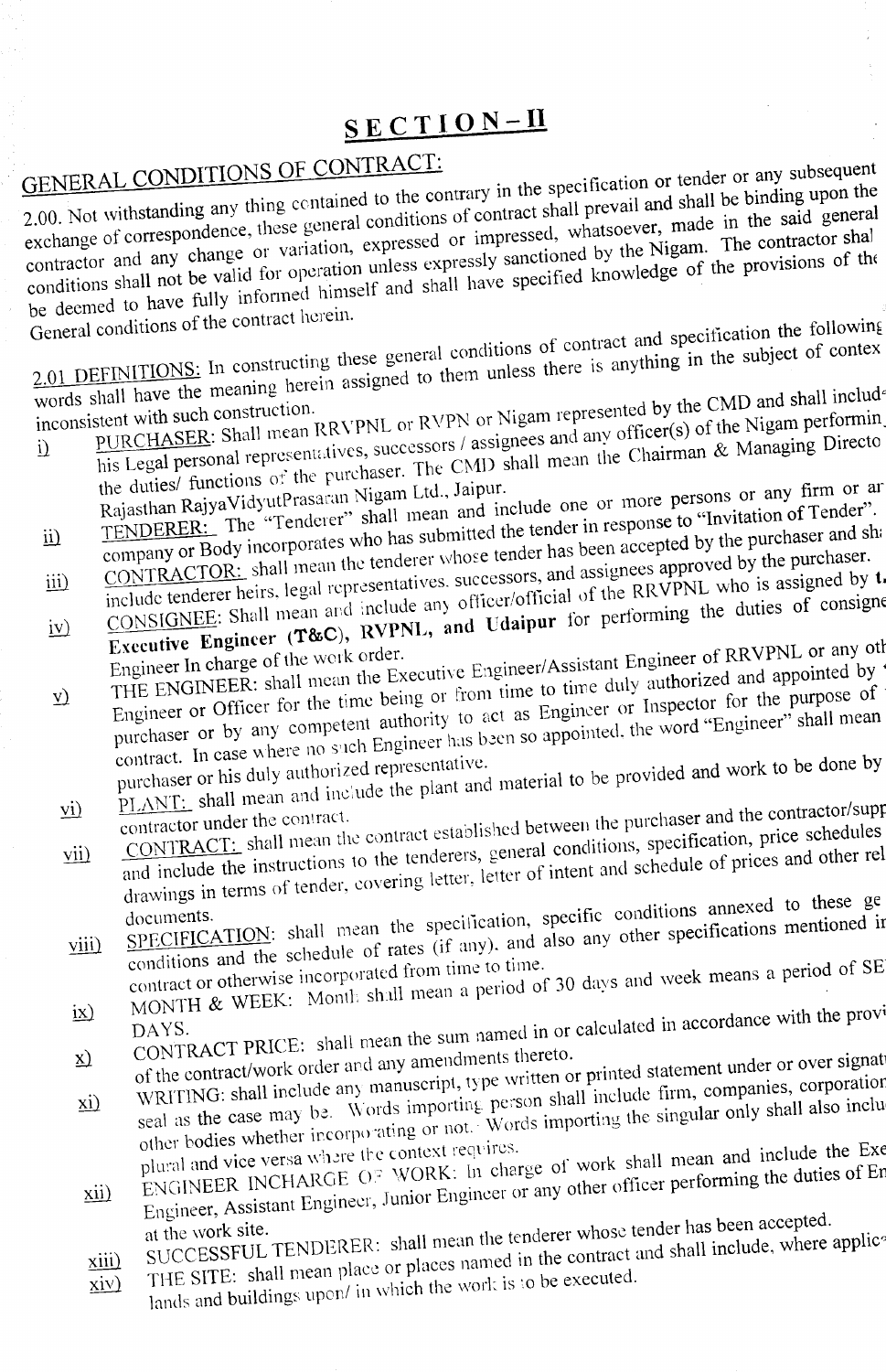$x(y)$  THE PLACE OF DELIVERY: shall mean the place of delivery at which the contractor is responsible to deliver the material/execute the work at the contract prices.

2.02 CONTRACT AGREEMENT: The supplier /contractor and purchaser shall as soon as possible, unless  $\underline{2.02}$  CONTRACT AGREEMENT: The supplier contractor and percently fulfillment of the contract. The straighter experiment for the proper fulfillment of the contract. The expenses of completion and stamping of the agreement shall be paid by the supplier /contractor.

2.03 SUBLETING AND ASSIGNMENT:<br>The supplier shall not sublet the supply or work without the previous consent in writing of the purchaser to their party and shall not transfer or assign the contract or a part thereof or interest therein or benefit or advantage whatsoever. provided never the less that any such permission granted to the supplier/contractor shall not relieve him from any obligation, duty or responsibility under the contract.

- 2.04 TERMS OF PAYMENT:<br>(A) The payment shall be made as under through Accounts Payee cheque after execution of the contract Document and furnishing Security deposit as per the relevant clause: -
	- 1. 90% payment of the cost of each consignment/work executed shall be arranged through the<br>Element of bill in triplicate to the consignee/ Accounts Officer (T&C). RRVPNL. Udaipur on submission of bill in triplicate to the consignee/ Engineer In charge of the work and after completing the contractual formalities.
	- ii. Balance 10% payment shall be kept as Misc. deposit, which shall be refunded after 3 month of completion of all the supplies/ work and accepted by the Engineer In charge subject to satisfactory performance of the work done and submission of complete MAS Accounts. The payment will be made only after a material account statement of items received and used on returned to stores is settled and on furnishing of 10% Performance Bank Guarantee as per Clause No. 2.29. Any discrepancy in the quantities shall have to be made good by the contractor of recovery of its costs shall be affected at double the issue rate while setting the balance payment. Before claiming 90% payment, the following documents are required to be furnished
		- (a) Agreement bond.
		- (b) CPF Schedules of the workers of the contractor or registration certificate of th firm/contractor with the RPF Commissioner and monthly statement of depositing the CPF of his employees with the PF Commissioner as per Clause No. 2.07.

#### <u> 2.05: PRICES</u>

 $\overline{a}$ . The tenderer must quote prices per unit for execution of the work and the work site inclusive of labor charges and all type of taxes, duties. levies, etc. and other charges, if any. The prices quoted should be firin all respect and independent of ary variation on account of any reason till the completion of the work <sup>c</sup> per order.

b. The price shall remain valid till completion of the work.

e. The prices quoted should be inclusive of cost of transportation of line & structure material which also includes the loading and unloading of stucking of material.

d. No representation or enhancement of rates once accepted will be considered.

#### 2.06: EMPLOYEES PROVIDENT FUND:

The contractor shall have to submit every month that he is an establishment covered under Employe Provident fund and Misc. provisions Act 1952 and is having a separate code No. with the Provident fu commissioner and also that the provident fund contribution in respect of all the employees employed by h along-with with employers shares of contribution etc. is being deposited with the Provident Fund authoriti, and shall also submit certified photo copies of challan of deposit. In absence of above the contractor shall liable to deposit employees as well as employers contribution and other charges in respect of all i employees engaged by him for the said work with the Nigam along-with the details of employees, the<br>names and the amount of contribution as per Nigam's CPF rules every month . In case of follow Niga  $s$ hall be entitled to deduct  $16\%$  amo intervals hills. The form no 2 & 6 (CDE & EDE) shall at  $\frac{1}{2}$ attached by the contractor  $10/6$  attroving tront ins ones. The form no.2  $\alpha$  6 (CPF  $\alpha$  FPF) shall also has attached by the contractor along-with his running/ final bills.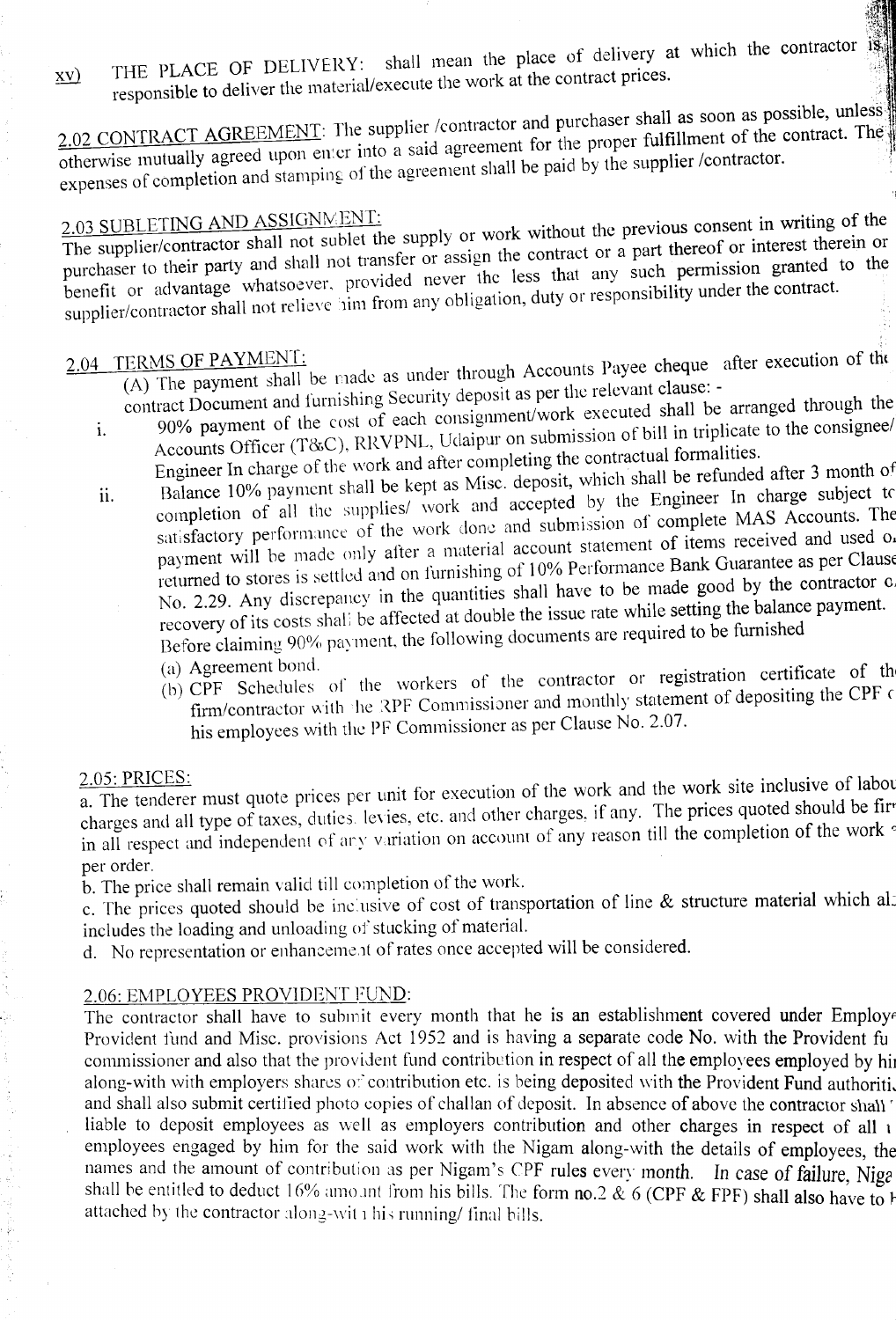# 2.07: METHOD OF MEASUREMENT:

(a) No Kilometer measurement shall be made at site in respect of transportation these measurement shall

## 2.08: GUARANTEE:

The Transportation work will be covered under guarantee period against any defects arising from workmanship upto a period on which the work is completed in all respects and handed over for operation and material account is workmanship upto a period on which the work is completed in all respects and handed over for operation 2.09.TRANSPORTATION OF MATERIAL:

Measurement shall be taken on the *veight* in MT. The payment shall be made as per the weight of materi

2.10: INSPECTION:

The material is to be transported should be as per the requirement intimated by the officer Incharge 2. <sup>J</sup> J: MOTOR VEHICLE *ACT:*

in force with the latest survey covered by the contracter shall be in accordance with the Motor Vehicle Ac, when In force with the latest amendments and Rules made thereunder. in force with the latest amendments and Rules made thereunder.<br>2.12: LEGAL LIABILITY:

The contractor shall be liable for legal complications, which may crop up during the course of execution (

# 2.] 3: FINANCIAL LIABILITY:

 $N$ igam Personnel during the cospons.blc for financial liability, which may accrue to him of  $\mu$ .

If  $\alpha$  is and during the course of contract. The contractor shall also be liable to pay any statutory taxe. *I* levies and duties etc. of the *state*/ central Govt. which may accrue during the course of contract or in future relationships the course of contract or in future 2.14: GENERAL LIABILITY:

The  $\frac{1}{2}$  shall be liable for any damage, theft, missing of his own equipments and materials as well as well as well as well as well as well as well as well as well as well as well as well as well as well as well as w to the inguit s material and equipments during the course of execution of the work. to the Nigam's material and equipments during the course of execution of the work.<br>2.15: CHANGE OF NAME OF THE TENDERER/CONTRACTOR:

At any stage after tendering the Nigam shall deal with the contractor only in the name and at the address under which he has submitted tender. All the liabilities/responsibilities for due execution of the contract are

# 2.16: DEDUCTION FROM CONTRACT PRICES:

The amount of all cost/damage or expenses or other sums which under a particular contract shall be payable by the contractor and shall be deducted from the contractors amount due or becoming due under any other contract with out prejudice to the Nigam's right to recover the same by ordinary process of law.<br>2.17: CONTRACT DOCUMENT AND AGREEMENTS: 2.17: CONTRACT DOCUME:'-JT AND AGREEMENTS: ... .:

The order placed under this specification shall be governed by the terms and conditions as incorporated in this section of the specification as well as instructions to tenderers and as given in the purchase order and its annexure). The terms and conditions as specified in the section I, II. III, if differ from the terms as indicated in the purchase order and its annexure(s) the later

Shall prevail. The contract shall for all purposes be construed according to the laws of India and subject to jurisdiction of courts in Rajasthan only. For the due fulfillment of the contract, the contractor shall execute an agreement, in triplicate, in the prescribed form (to be obtained from the purchaser) on non-judicial stamp paper of worth Rs. 500/- or as per stamp duty applicable of Govt. of Rajasthan. Such agreement shall be executed and signed by the competent authority of the contractor on each page with seal thereof. The original copy is only to be executed on the stamp paper. The remaining two copies may be executed on singled paper. Such complete agreement form along-with the contract documents shall be required to be returned to the purchaser within a period of 15 days from the receipt of order duly signed on the each page. returned to the purchaser within a period of 15 days from the receipt of order duly signed on the each page. The contract documents shall mean and include the following:

- 1. Contract agreement.
- 2. Purchase order and its annexure
- 3. Terms and conditions of the specification
- 4. Instructions to tenderers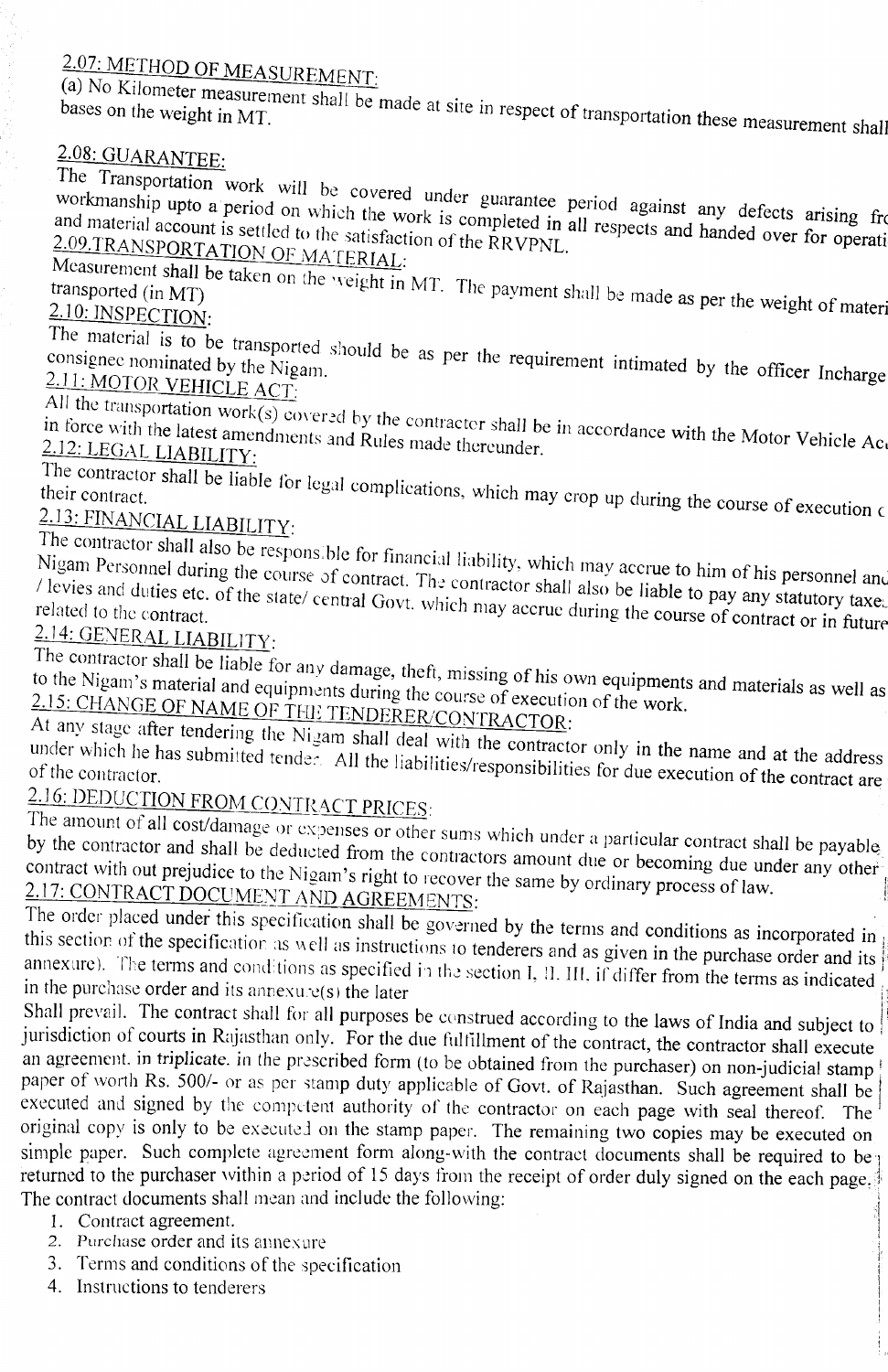5. General conditions of contract of the specification Section-II (A), Section III and Section IV.

The charges in respect of vetting & execution of the contract shall be borne by the contractor. The contractor shall be furnished with an executed counterpart of the agreement.

### 2.] 8: T&P

You shall arrange all type of tools required during the transportation work at your own cost. The amount of insurance cover for T&P items shall be intimated separately.

### 2.19: SAFETY MEASURES:

The contractor shall follow a safe method of working so that there is no damage to the Nigam's material ar also no injury to any of his workers. The contractor shall be fully responsible for his workers and RVPN not be responsible for any type of accident minor or fatal to any person at work's site. Staff insurance charges if any, shall be borne by the contractor.

### 2.20: DAMAGE TO NIGAM'S MATERIAL:

The contract will be responsible for safe custody of material at site so as to avoid any chance of damages/theft to Nigam's material/installed property. The loss shall be recovered from the contractor. You will be responsible for safe custody of all the tower material as well as line material issued by the Nigam for the work till taking over the towers/line by the Nigam after completion of work. You will have to make good the losses/damages accrued to the material while in your possession.

### 2.21: DISPUTE:

All disputes, differences and questions whatsoever arising between the purchaser and supplier/contractor upon or in relation to or in connection with the contract shall be deemed to have arisen at Udaipur and no courts other than the court in Udaipur shall have jurisdiction to entertain or try the same.

## 2.22: FURTHER CORRESPONDENCE:

All correspondence pertaining to the purchase/work order in respect of any clarification required on the terms and conditions etc. should be addressed to the Executive Engineer(T&C)/Superintending Engineer (T&C), RRVPNL, Udaipur.

#### 2.23: COMPLETION PERIOD

The work should be completed within a period of 30 days from the date of issue of order, failing which penalty equivalent to 0.5% per week or part thereof limited to maximum of 10% will be imposed on the remaining work. The period for which work held up due to departmental reasons shall not be counted in the completion period..

### 2.24: CANCELLATION OF ORDER

- i) Order placed can be cancelled as per the decision of in consultation with AO (T&C), RRVPNL Udaipur or as per applicable provisions from time to time.
- ii) In case of failure to complete the work within the completion period then the Executiv Engineer (T&C), RVPNL,Udaipur/Superintending Engineer(T&C),Udaipur shall be liberty to cancel the order ani forfeit firm's EMD and SD.

### 2.25: ACCEPTANCE OF ORDER

The acceptance of the order shall be intimated to the Executive Engineer (T&C), RVPNL, Udaipur withi 7 days of the receipt of the order failing which it will be presumed that the terms & conditions incorporate in the order are accepted to the supplier.

## 2.26: PERFORMANCE GUARANTEE:

In order to ensure compliance of the provisions contained in clause No.2.05 above the successful contractors irrespective of his being a registered vendor with RRVPNL or not shall be required to furnish a performan bank guarantee after completion of work and before claiming balance 10% payment from any schedule bank for an amount equivalent to the 10% of the contract value on Non judicial stamped paper of Rs. 100 duly authenticated either by the 1st Class Magistrate or Notary public or directly confirmed by the issuir bankers.

### 2.27 INCHARGE OF WORK:

The Assistant Engineer, 132 KV GSS SUKHER, UDAIPUR under the control of Executive Engineer(T&C),RVPL, Udaipur shall be the officer In-charge of the work. He will give the layor supervise the work and verify the bills of the contractor and attend all other matters pertaining to the contract.